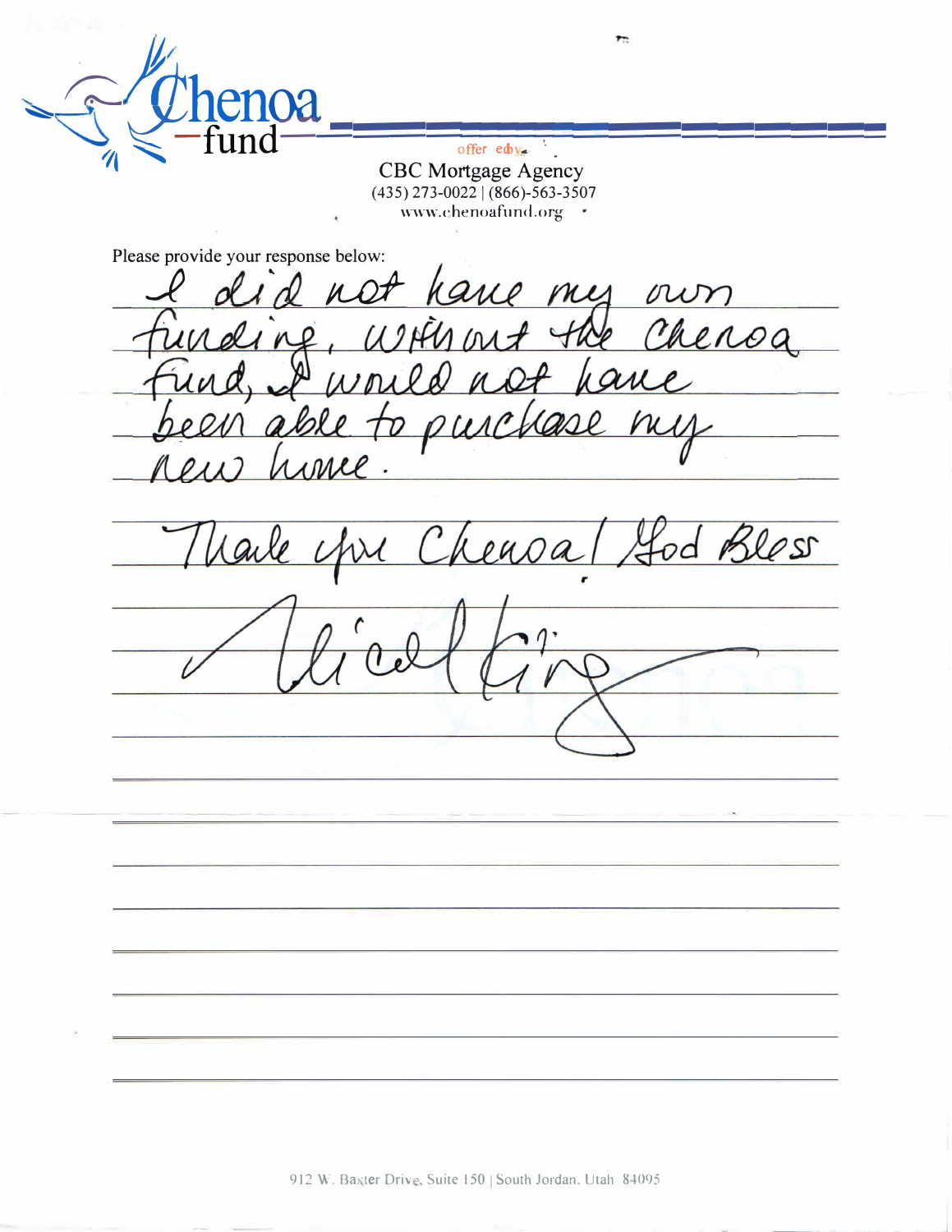

**CBC Feedback <feedback@chenoafund.org>**

## **New Borrower Petition**

1 message

Wed, May 15, 2019 at 10:32 AM

**Minority homebuyers will be most affected by this rule. Are you a minority?** Yes

**If you had not had this down payment assistance, how long would it have taken you to buy a home?** 1-2 years

**Many people Chenoa Fund helps are first generation homeowners. Were your parents/guardians homeowners?** Yes

## **Please provide any additional thoughts regarding why homeownership is important to you, and why Chenoa Fund should be allowed to continue its work.**

This program helped my family to get a home. We were basically homeless because we were living in a friend's basement waiting for our deal to close. With the help of this program it was made possible.

## **Name:** Shawnta C

**May we share your information outside our organization?:** Yes

--

This e-mail was sent from a contact form on Chenoa Fund - Down Payment Assistance [\(https://chenoafund.org\)](https://chenoafund.org/)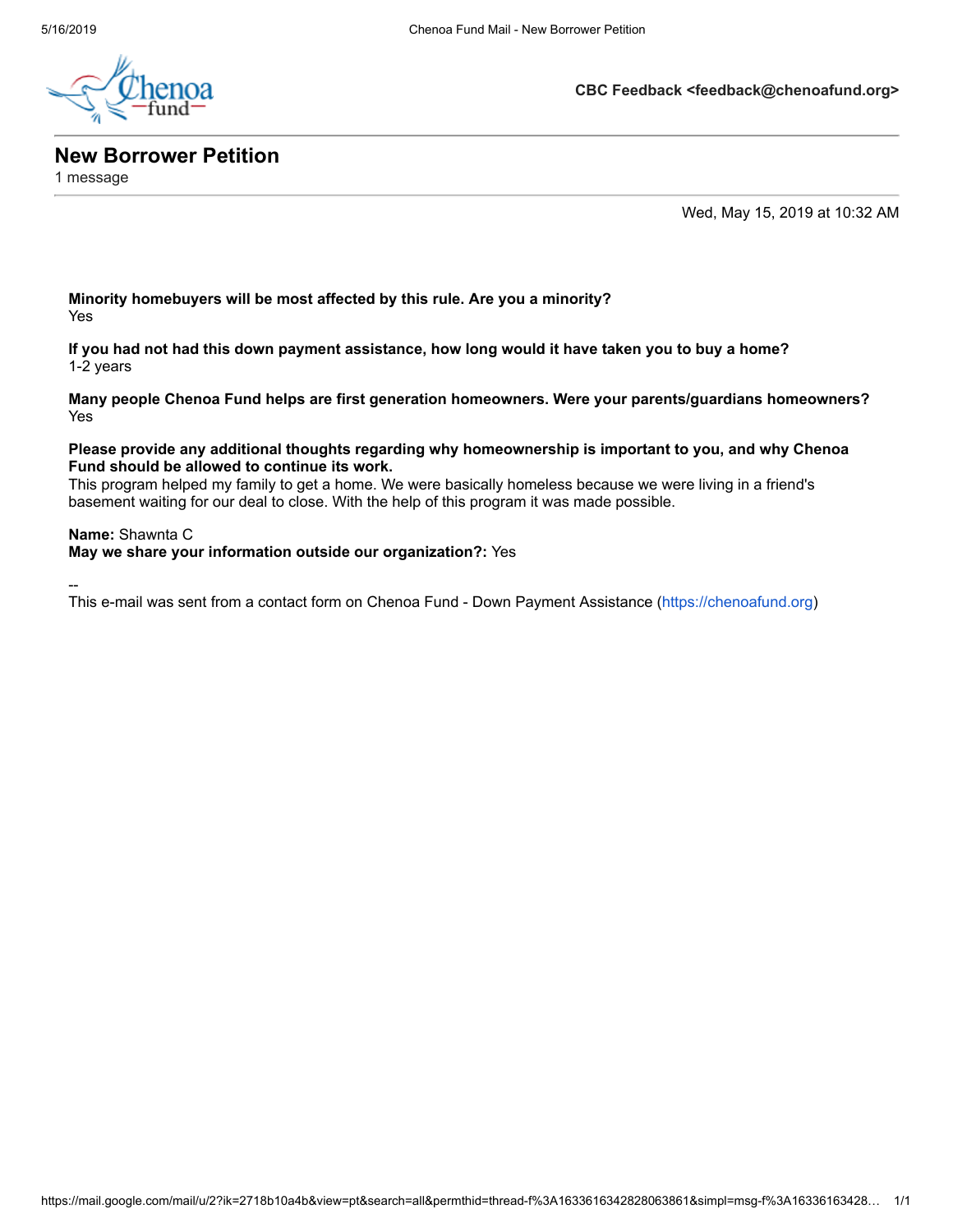

**CBC Feedback <feedback@chenoafund.org>**

**Fwd: New Borrower Petition**

1 message

Tue, May 14, 2019 at 3:45 PM

**Minority homebuyers will be most affected by this rule. Are you a minority?** I Prefer Not To Answer

**If you had not had this down payment assistance, how long would it have taken you to buy a home?** I Never Would Have Been Able

**Many people Chenoa Fund helps are first generation homeowners. Were your parents/guardians homeowners?**

No

**Please provide any additional thoughts regarding why homeownership is important to you, and why Chenoa Fund should be allowed to continue its work.**

The chenoa fund has helped my family and I so much it's a wonderful program and it should remain to help others in need

**Name:** Latisha C

**May we share your information outside our organization?:** Yes

--

This e-mail was sent from a contact form on Chenoa Fund - Down Payment Assistance [\(https://chenoafund.org](https://chenoafund.org/))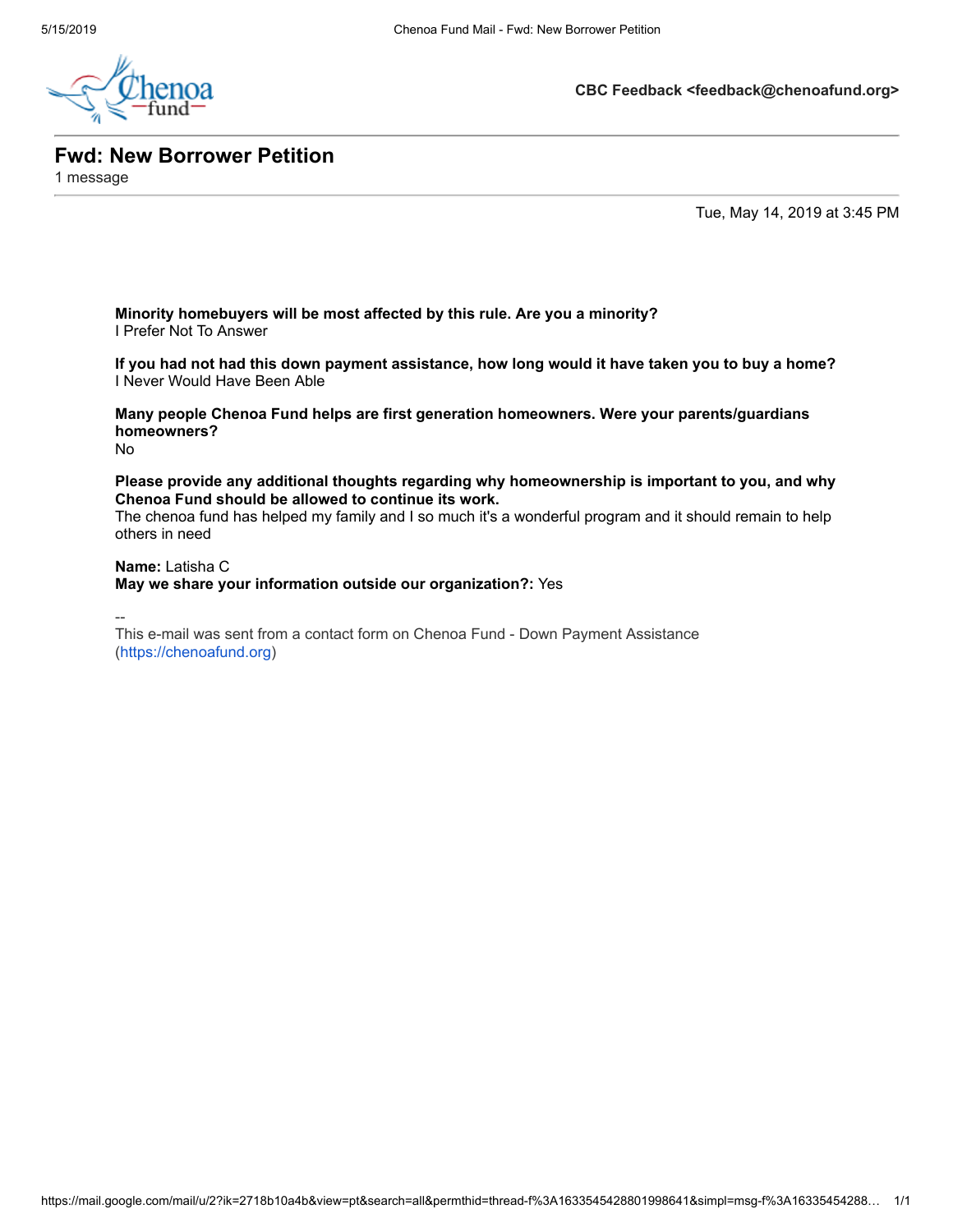**Date:** May 14, 2019 at 3:38 PM **To:** [feedback@chenoafund.org](mailto:feedback@chenoafund.org)

I begin the process 1 year prior to buying my home I spent about \$5600 I was able to purchase my home 2 months after I found it I would not be able to purchace my home without your assistance. Crystal B Yes

 $^\mathscr{Q}$ 

--

This e-mail was sent from a contact form on Chenoa Fund - Down Payment Assistance ([https://chenoafund.org](https://chenoafund.org/))